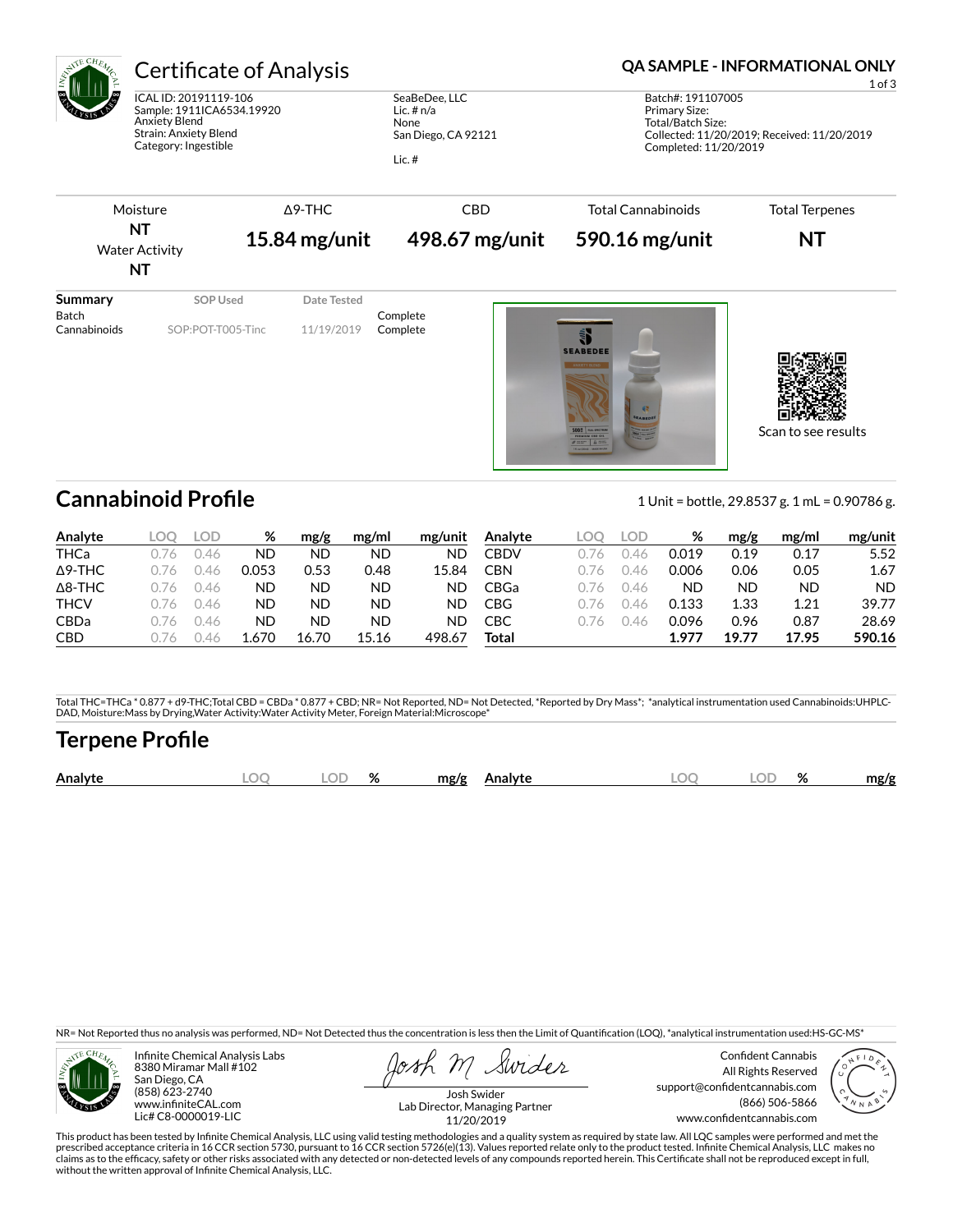

ICAL ID: 20191119-106 Sample: 1911ICA6534.19920 Anxiety Blend Strain: Anxiety Blend Category: Ingestible

SeaBeDee, LLC Lic. # n/a None San Diego, CA 92121

Lic. #

### Certificate of Analysis **Certificate of Analysis QA SAMPLE - INFORMATIONAL ONLY**

2 of 3 Batch#: 191107005 Primary Size: Total/Batch Size: Collected: 11/20/2019; Received: 11/20/2019 Completed: 11/20/2019

# **Residual Solvent Analysis**

| Category: | OO. | .OF | Limit | Status | ⊂ategory <sup>~</sup> | ററ | <b>LOF</b> | Limit. | <b>Status</b> | Category 2 | LOC | LOF. | Limi. | Status |
|-----------|-----|-----|-------|--------|-----------------------|----|------------|--------|---------------|------------|-----|------|-------|--------|
|           |     |     |       |        |                       |    |            |        |               |            |     |      |       |        |

NR= Not Reported thus no analysis was performed, ND= Not Detected thus the concentration is less then the Limit of Quantification (LOQ),\*analytical instrumentation used=HS-GC-MS\*

### **Heavy Metal Screening**

| ∽<br>м<br>$-$<br>$\sim$ | $\sim$ $\sim$<br>w<br>$\sim$ | Limi | Status |
|-------------------------|------------------------------|------|--------|
|                         |                              |      |        |

NR= Not Reported thus no analysis was performed, ND= Not Detected thus the concentration is less then the Limit of Quantification (LOQ), \*analytical instrumentation used:ICP-MS\*

### **Microbiological Screening**

| `≏sult |
|--------|
|--------|

ND=Not Detected; \*analytical instrumentation used:qPCR\*



Infinite Chemical Analysis Labs 8380 Miramar Mall #102 San Diego, CA (858) 623-2740 www.infiniteCAL.com Lic# C8-0000019-LIC

Josh M Swider

Confident Cannabis All Rights Reserved support@confidentcannabis.com (866) 506-5866 www.confidentcannabis.com



Josh Swider Lab Director, Managing Partner 11/20/2019

This product has been tested by Infinite Chemical Analysis, LLC using valid testing methodologies and a quality system as required by state law. All LQC samples were performed and met the prescribed acceptance criteria in 16 CCR section 5730, pursuant to 16 CCR section 5726(e)(13). Values reported relate only to the product tested. Infinite Chemical Analysis, LLC makes no<br>claims as to the efficacy, safety o without the written approval of Infinite Chemical Analysis, LLC.